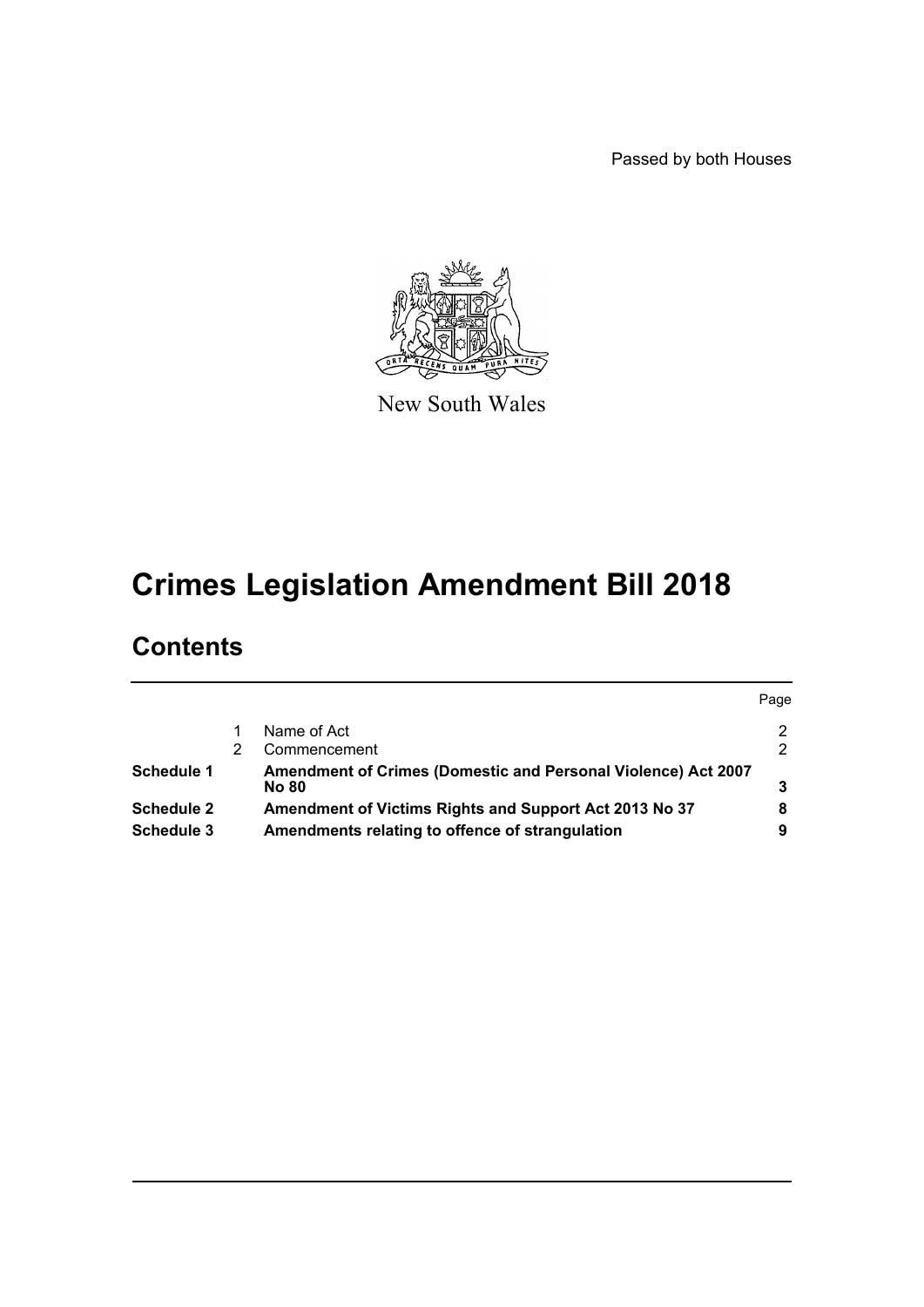*I certify that this public bill, which originated in the Legislative Assembly, has finally passed the Legislative Council and the Legislative Assembly of New South Wales.*

> *Clerk of the Legislative Assembly. Legislative Assembly, Sydney, , 2018*



New South Wales

# **Crimes Legislation Amendment Bill 2018**

Act No , 2018

An Act to make miscellaneous amendments to various Acts with respect to the making, duration and variation of apprehended domestic violence orders, eligibility for victims support and a further indictable offence of choking, suffocating or strangulation.

See also the *Crimes (Domestic and Personal Violence) Amendment Act 2018*, the *Mental Health (Forensic Provisions) Amendment (Victims) Act 2018* and the *Victims Rights and Support Amendment (Motor Vehicles) Act 2018*.

*I have examined this bill and find it to correspond in all respects with the bill as finally passed by both Houses.*

*Assistant Speaker of the Legislative Assembly.*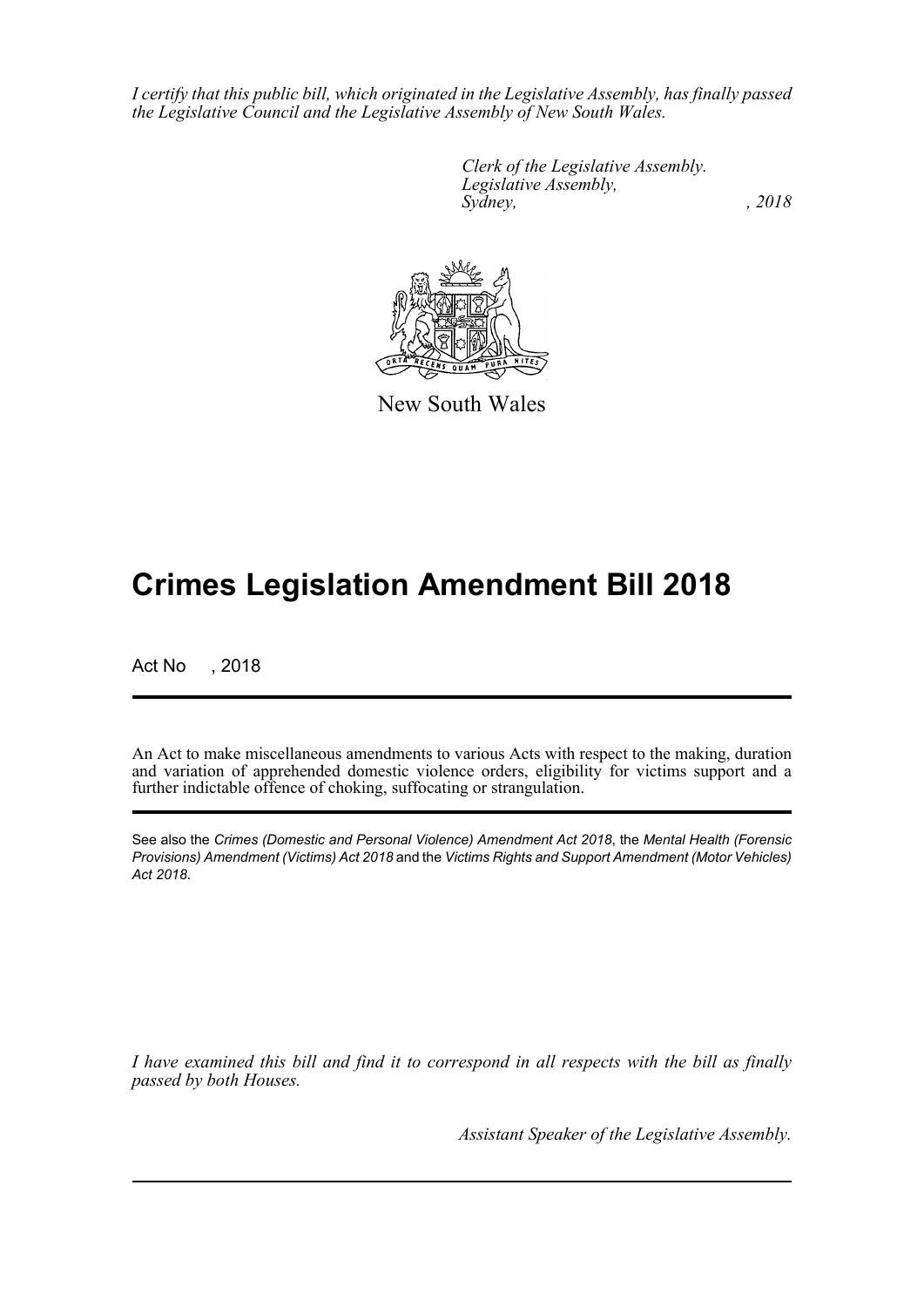#### <span id="page-2-0"></span>**The Legislature of New South Wales enacts:**

#### **1 Name of Act**

This Act is the *Crimes Legislation Amendment Act 2018*.

#### <span id="page-2-1"></span>**2 Commencement**

- (1) Except as provided by this section, this Act commences on a day or days to be appointed by proclamation.
- (2) Schedule 2 [2] commences on the date of commencement of Schedule 1 [3] to the *Victims Rights and Support Amendment (Statutory Review) Act 2018*, or on the date of assent to this Act, whichever occurs later.
- (3) Schedule 3 commences on 1 December 2018, or on the date of assent to this Act, whichever occurs later.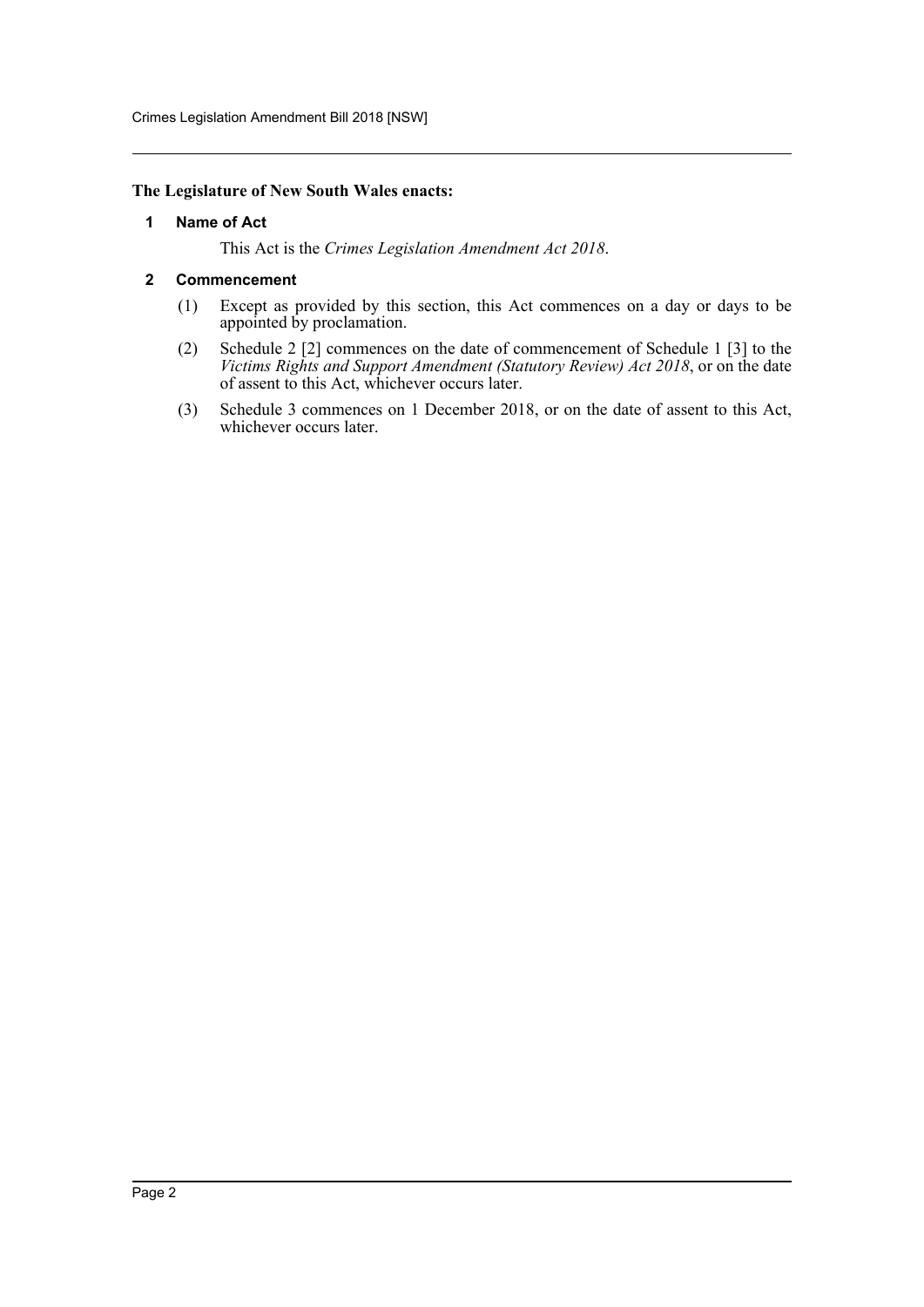## <span id="page-3-0"></span>**Schedule 1 Amendment of Crimes (Domestic and Personal Violence) Act 2007 No 80**

#### **[1] Section 39 Final order to be made on guilty plea or guilt finding for serious offence**

Insert after section 39 (2):

(2A) In the case of an apprehended domestic violence order, the period of the order is to be determined in accordance with section 79C.

#### **[2] Section 49AA**

Insert after section 49:

#### **49AA Period for which apprehended domestic violence order sought**

- (1) The *default period* for an apprehended domestic violence order is as follows:
	- (a) if the order relates to a defendant who is 18 years of age or older— 2 years,
	- (b) if the order relates to a defendant who is under 18 years of age—1 year.
- (2) An application for an apprehended domestic violence order is taken to include a request that the order remain in force for the default period.
- (3) Despite subsection (2), an applicant may request a period that is different to the default period.
- (4) If the defendant is 18 years of age or older the applicant may request an indefinite period.
- (5) An applicant may request a period that is longer than the default period if the defendant:
	- (a) has been convicted of a domestic violence offence (whether in relation to the protected person, or any other person), or
	- (b) has been convicted of a contravention of an apprehended domestic violence order (whether that order was made in relation to the protected person or any other person), or
	- (c) is alleged to have engaged in conduct that, in the opinion of the applicant, means that a longer period than 2 years is warranted to ensure the safety and protection of the protected person, or
	- (d) is alleged to have committed a domestic violence offence and the nature of the alleged offence warrants, in the opinion of the applicant, a longer period than 2 years, or
	- (e) has been sentenced to, or is serving, a term of imprisonment in relation to a domestic violence offence committed against the protected person in which case the period must be determined in accordance with section 79C and may include a period of more than 2 years after the end of the defendant's sentence for that offence.
- (6) An applicant who requests a period that is longer than the default period must specify the reasons for seeking that longer period.
- (7) If, after an application is made, the applicant becomes aware that the defendant has been sentenced to, or is serving, a term of imprisonment in relation to a domestic violence offence committed against the protected person, the applicant may make an oral submission to the court to vary the period sought, having regard to section 79C.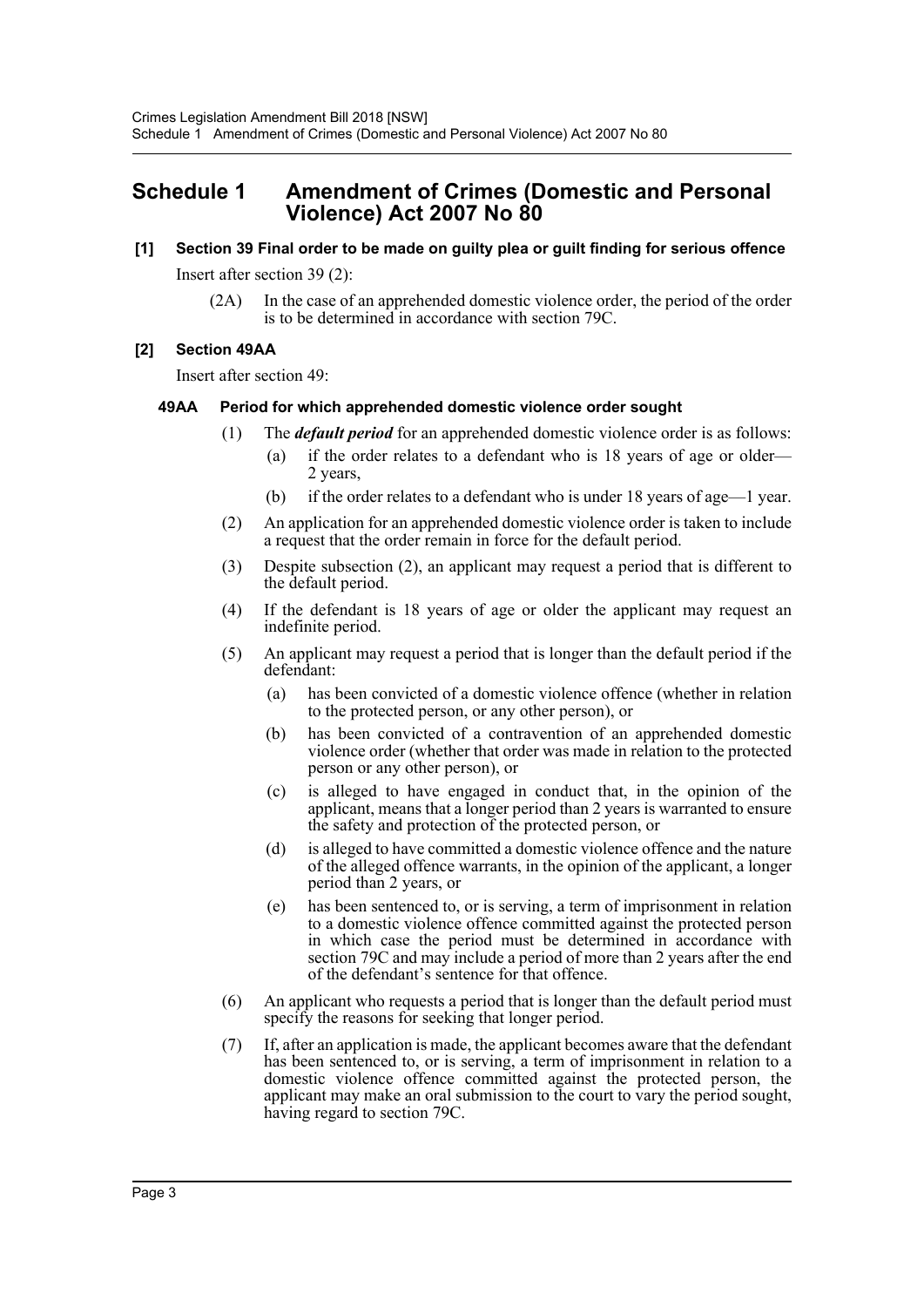#### **[3] Section 73A**

Insert after section 73:

#### **73A Variation of interim or final apprehended domestic violence order by police**

- (1) The conditions of an apprehended domestic violence order or an interim apprehended domestic violence order (the *existing order*) relating to a defendant who is aged 16 years or older may be varied by a police officer (a *police variation*).
- (2) A police officer may make a police variation only if there has been a change in circumstances since the existing order was made, resulting in an increased risk to the safety of the protected person that requires an urgent response, and the officer is of the opinion that:
	- (a) the increased risk cannot be addressed under the existing order, and
	- (b) there are reasonable grounds for the urgent making of the police variation (including, but not limited to, that the increased risk cannot be addressed by an immediate application to an appropriate court for variation of the existing order), and
	- (c) the variation is appropriate to address the increased risk.
- (3) A police officer must not make a police variation in relation to an existing order unless the police officer has had regard to each of the following to the extent that the police officer has knowledge of those matters:
	- (a) any views expressed by or on behalf of the protected person, and
	- (b) the circumstances of the defendant.
- (4) A police officer must not make a police variation to an existing order if doing so decreases the protection afforded to the protected person.
- (5) A police variation is of no effect unless it has been made or approved by a senior police officer.
- (6) A police variation takes effect when notice of the police variation is served on the defendant.
- (7) For the purposes of this Part, a police variation is taken to be an application to the appropriate court for a variation of the conditions of the existing order.
- (8) Notice of the police variation served on the defendant is to contain a direction for the appearance of the defendant at a hearing of the application on a day specified in the notice, being a day that is not more than  $28$  days after the day on which the police variation takes effect.
- (9) The day specified in the notice must be the earliest date on which the matter can be listed at the appropriate court.
- (10) Despite subsection (9), the matter is to be listed on a domestic violence list at the appropriate court if it is possible to do so within 28 days after the police variation takes effect, even if the matter could have been listed on an earlier day on another list.
- (11) An appropriate court, when hearing the application, may determine to:
	- (a) vary the conditions of the existing order in accordance with the police variation, or
	- (b) vary the conditions of the existing order in some other way to address the increased risk, or
	- (c) not vary the conditions of the existing order.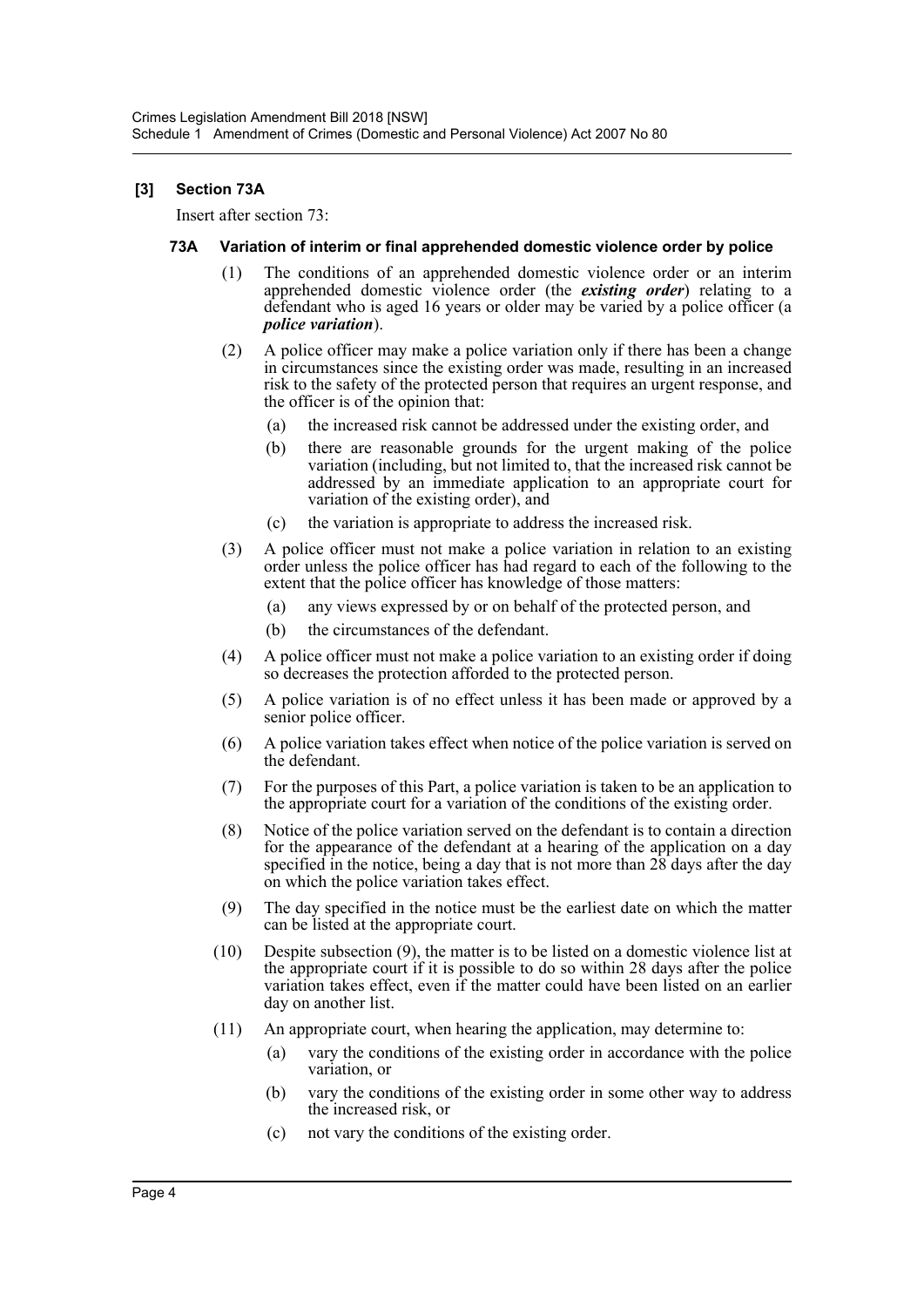- (12) The police variation, including any variation to the existing order, is revoked: (a) when the court makes a determination under subsection (11), or
	- (b) if the court does not make a determination within 28 days after the police variation takes effect—28 days after the police variation takes effect.
- (13) If a court makes a determination under subsection (11) with respect to a police variation, a subsequent police variation cannot be made under this section in relation to the same risk to the safety of the protected person that gave rise to the earlier police variation.

#### **[4] Section 79 Duration of apprehended personal violence orders**

Omit "final apprehended violence order" from section 79 (1).

Insert instead "apprehended personal violence order".

#### **[5] Sections 79A–79C**

Insert after section 79:

#### **79A Duration of apprehended domestic violence orders**

- (1) The *default period* for an apprehended domestic violence order is as follows:
	- (a) if the order relates to a defendant who is 18 years of age or older— 2 years,
	- (b) if the order relates to a defendant who is under 18 years of age—1 year.
- (2) An apprehended domestic violence order remains in force for the default period unless a different period is specified by the court.
- (3) The court may specify a different period if it is of the opinion that the different period is sufficient to ensure the safety and protection of the protected person.
- (4) In making its decision about whether to specify a different period for an order to remain in force, the court may have regard to the following:
	- (a) the period sought by the applicant under section 49AA,
	- (b) the nature of the domestic violence,
	- (c) the history of the domestic violence, including whether the defendant has previously contravened an apprehended domestic violence order or been found guilty of a domestic violence offence,
	- (d) the seriousness and frequency of the domestic violence,
	- (e) the extent to which the length of the period of the order is likely to have an impact on the safety and protection of:
		- (i) the protected person, and
		- (ii) any child with whom the protected person has a domestic relationship,
	- (f) the views of the protected person in relation to the length of the period, and any other factors relevant to the protected person,
	- (g) whether the defendant is under the age of 18 years and, if so, the likely impact of an order of more than 12 months duration,
	- (h) any relevant circumstances of the defendant,
	- (i) any other matter the court considers relevant.
- (5) A court may, but is not required to, have regard to the matters set out in subsection (4) if: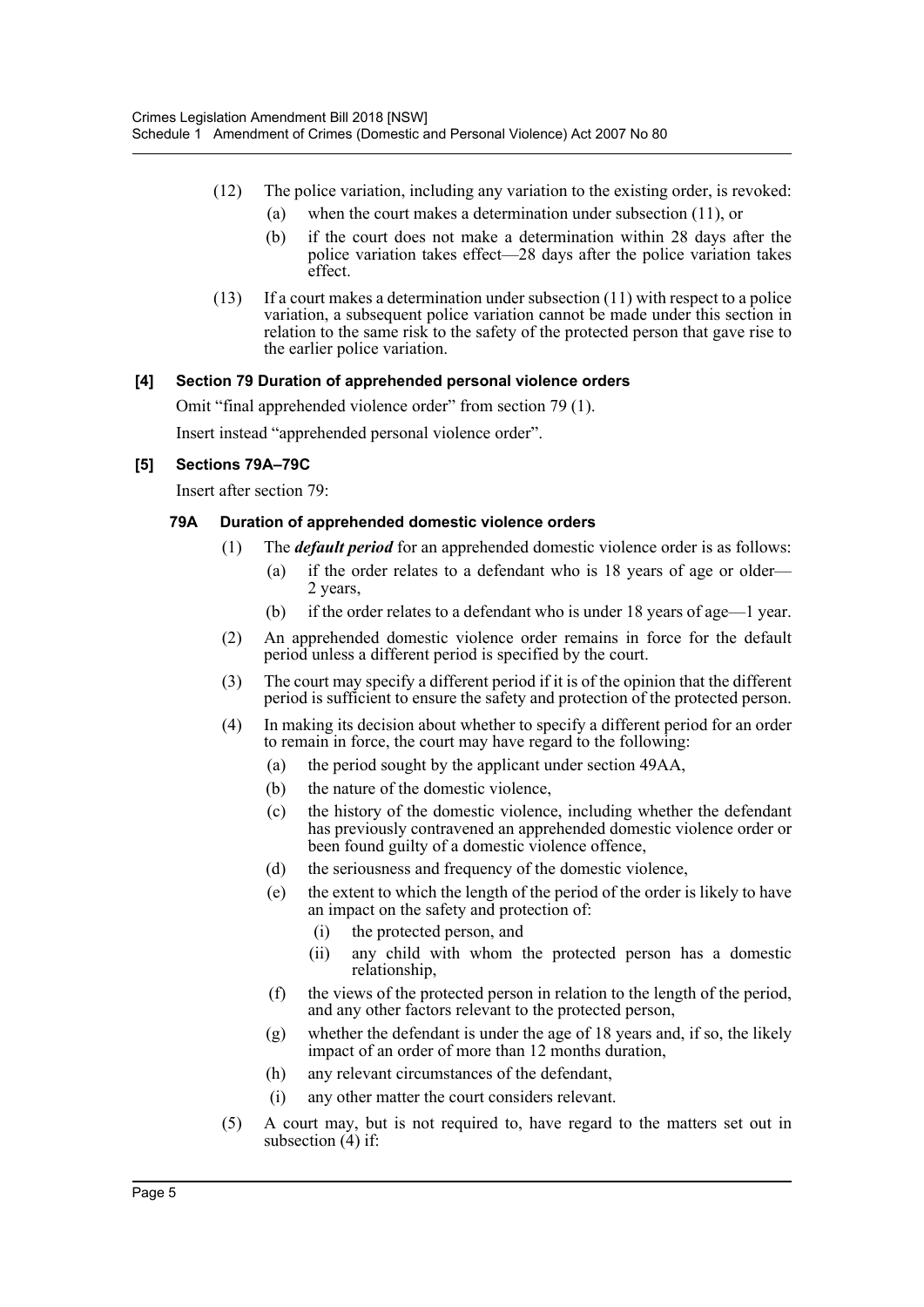- (a) the defendant consents to the period sought by the applicant under section 49AA, or
- (b) the period for which the order is sought is not more than the default period.
- (6) The court is not to specify a period that is more than the default period unless the court is satisfied that the defendant has been given a reasonable opportunity to be heard.
- (7) This section is subject to sections 73, 73A and 79C.

#### **79B Apprehended domestic violence orders may be of indefinite duration**

- (1) A court, when determining the period of an apprehended domestic violence order under section 79A, may determine that the order remain in force for an indefinite period (an *indefinite order*) if the court is satisfied that:
	- (a) the applicant has sought an indefinite order, and
	- (b) the order relates to a defendant who is 18 years of age or older, and
	- (c) there are circumstances giving rise to a significant and ongoing risk of death or serious physical or psychological harm to the protected person or any dependants of the protected person, and
	- (d) that risk cannot be adequately mitigated by an order of limited duration.
- (2) In determining whether there are circumstances giving rise to a significant and ongoing risk of death or serious physical or psychological harm to the protected person or any dependants of the protected person, the court must have regard to:
	- (a) any prior conviction of the defendant for a domestic violence offence, including for a contravention of any other apprehended domestic violence order in relation to the protected person or any other person who was the protected person under that order, and
	- (b) the conduct of the defendant in respect of the protected person that is relevant to the risk of death or serious physical or psychological harm, such as assaults, stalking, threats to kill or use of weapons, and
	- (c) the nature, number and timing of the incidents involved in the conduct referred to in paragraphs (a) and (b).
- (3) If a court makes an indefinite order, the order remains in force until varied, revoked or set aside on appeal.
- (4) A person against whom an indefinite order is made may make an application for the variation or revocation of the order only by leave of the court.
- (5) The court may grant leave to make an application referred to in subsection (4) only if the court is satisfied that there has been a significant change in circumstances since the relevant order was made.

#### **79C Duration of apprehended domestic violence order if defendant is in prison**

- (1) An apprehended domestic violence order made against a person who is 18 years of age or older who has been sentenced to, or is serving, a term of imprisonment for a domestic violence offence against the protected person (the *relevant domestic violence offence*) remains in force for:
	- (a) the duration of that person's sentence for the relevant domestic violence offence (the *head sentence*), and
	- (b) an additional 2 years after the head sentence ends.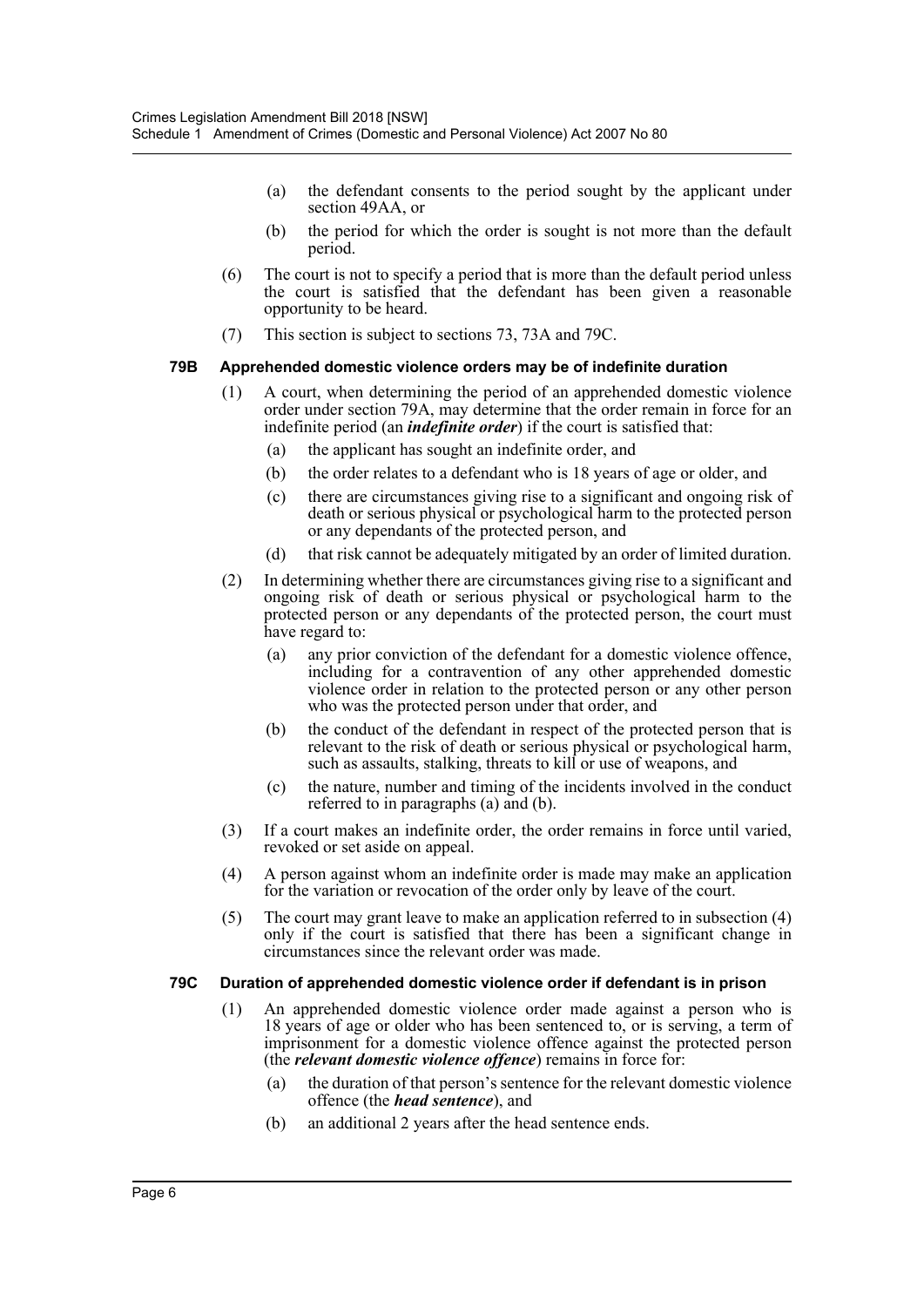- (2) A court may vary the period under subsection (1) (b) if, after having regard to the matters specified in section 79A (4), the court is satisfied that it is appropriate to do so.
- (3) For the purposes of subsection (1), the date on which the apprehended domestic violence order comes into force may be a day that is before the day on which the person starts serving the person's term of imprisonment.
- (4) Subsection (1) does not apply to an apprehended domestic violence order that is specified as being of indefinite duration.

#### **[6] Schedule 1 Savings, transitional and other provisions**

Insert at the end of the Schedule, with appropriate Part and clause numbering:

## **Part Provisions consequent on enactment of Crimes Legislation Amendment Act 2018**

#### **Definition**

In this Part: *amending Act* means the *Crimes Legislation Amendment Act 2018*.

#### **Application of amendment about content of applications**

Section 49AA, as inserted by the amending Act, applies only to an application for an apprehended domestic violence order made after the commencement of the section.

#### **Amendment about variations of orders extends to variation of existing orders**

Section 73A, as inserted by the amending Act, extends to the variation of a final apprehended domestic violence order or an interim apprehended domestic violence order that was in force immediately before the commencement of the section.

#### **Amendments about duration of orders do not apply to current applications or orders**

- (1) An application for an apprehended domestic violence order made but not finally determined before the commencement of sections 79A–79C, as inserted by the amending Act, is to be dealt with as if those sections had not commenced.
- (2) Sections 79A–79C, as inserted by the amending Act, apply only to apprehended domestic violence orders made after the commencement of those sections.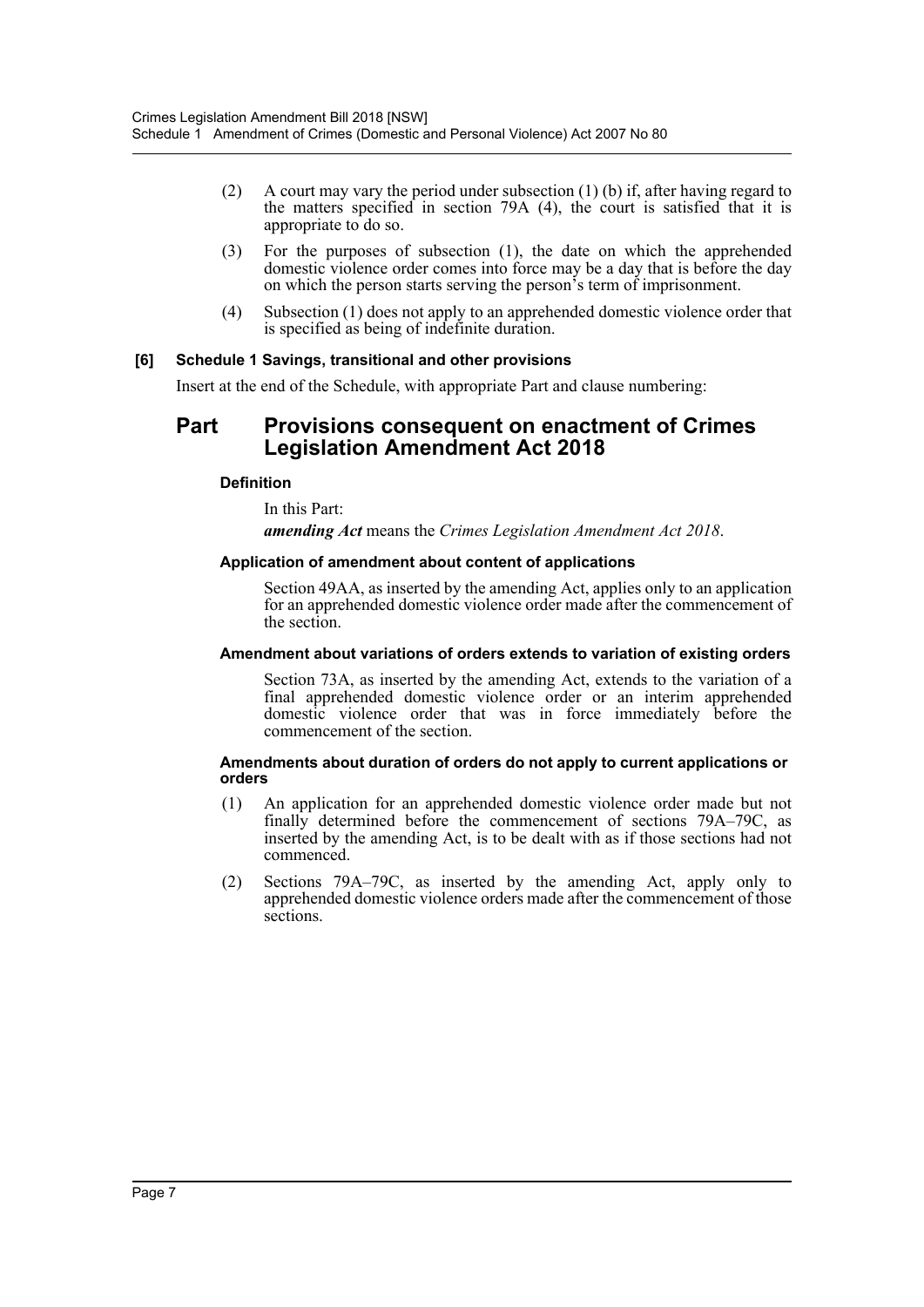## <span id="page-8-0"></span>**Schedule 2 Amendment of Victims Rights and Support Act 2013 No 37**

#### **[1] Section 25 Persons not eligible for support**

Insert before section 25 (3):

#### (2B) **Exception to ineligibility for motor vehicle accidents**

Despite subsection (2), a primary victim and a family victim are eligible to receive victims support in respect of an act of violence that was a terrorist act within the meaning of the *Terrorism (Police Powers) Act 2002*.

#### **[2] Section 39 Documentary evidence**

Insert after section 39 (4):

(5) In this section:

*agency* includes a non-government agency funded by the Commonwealth to provide support services to victims of crime.

#### **[3] Schedule 2 Savings, transitional and other provisions**

Insert at the end of the Schedule, with appropriate Part and clause numbering:

## **Part Provision consequent on enactment of Crimes Legislation Amendment Act 2018**

#### **Application of amendments about eligibility for motor vehicle accidents**

Section 25 (2B), as inserted by the *Crimes Legislation Amendment Act 2018*, does not apply to an application for victims support relating to an act of violence that occurred before the commencement of the subsection.